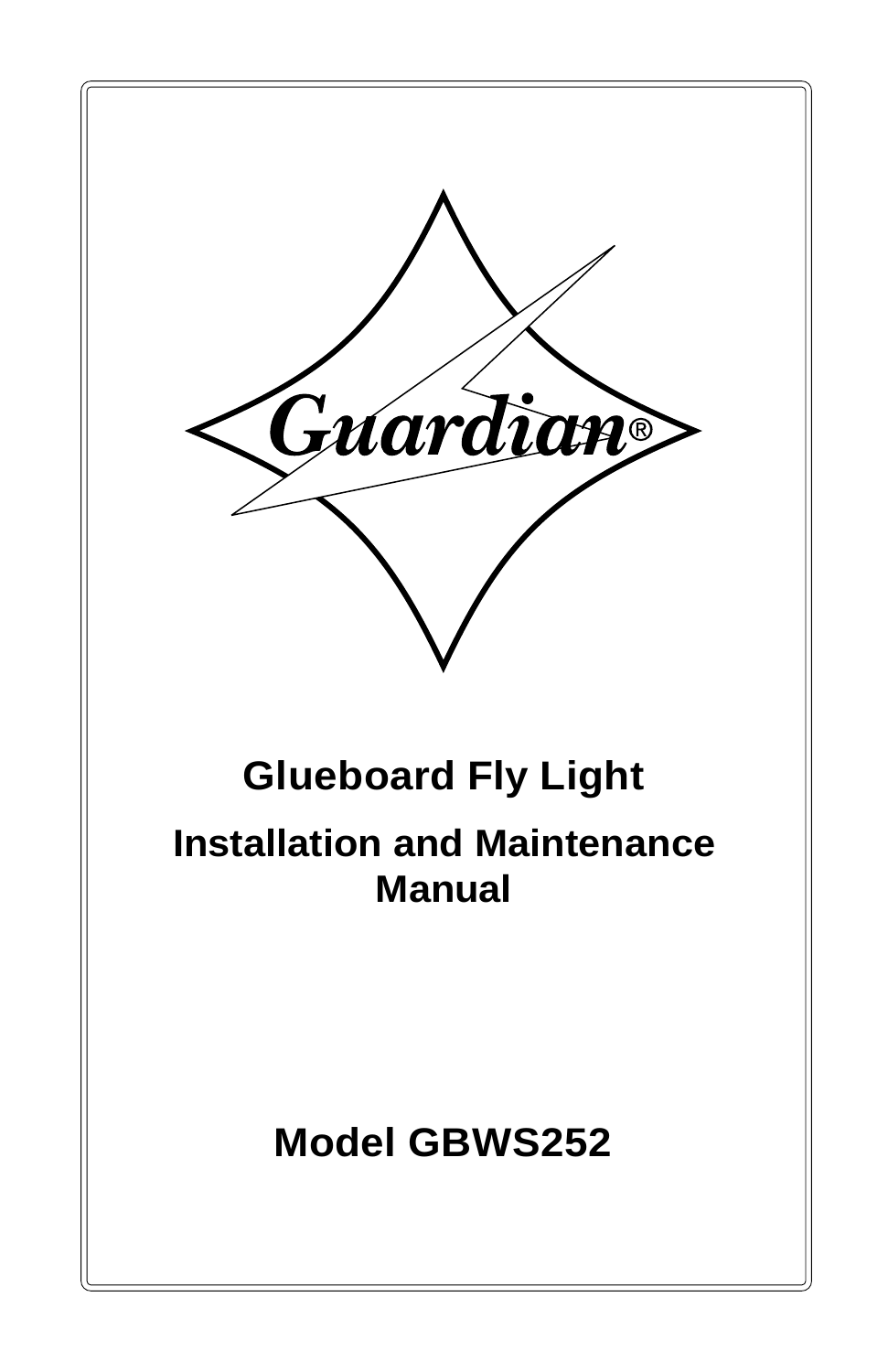#### **CAUTION** • Do not immerse this unit in water. • Do not abuse power cord. • If doubt arises regarding safety or installation, contact your local dealer or Insect-O-Cutor® directly. **C WILL US 50615 ®** SAFETY-TESTED AND CERTIFIED BY INTERTEK TESTING SERVICES NA INC.

### GENERAL

Model GBWS252 is a non-electrocuting, glueboard insect light trap that can be mounted on the wall in horizontal or vertical positions. Once installed, the unit should be turned off for maintenance and cleaning.

PRINCIPAL OF OPERATION

Virtually all flying insects (flies, moths) are responsive or attracted to ultraviolet energy. Guardian® Model GBWS252 uses two ultraviolet insect attraction lamps to lure insects. Once lured to the unit, the insect is trapped upon a sticky glueboard for later inspection and disposal.

## AREAS OF USE

Ideally suited for food service operations (retail food outlets, kitchens, grocers), the GBWS252 is used anywhere flying insects pose a hygiene hazard. **Unit is for Indoor Use Only.**

#### WARRANTY

This product is warranted for a period of twelve months from the date of sale against defective parts and workmanship excluding black light lamps and sticky glueboards. Proof of purchase required.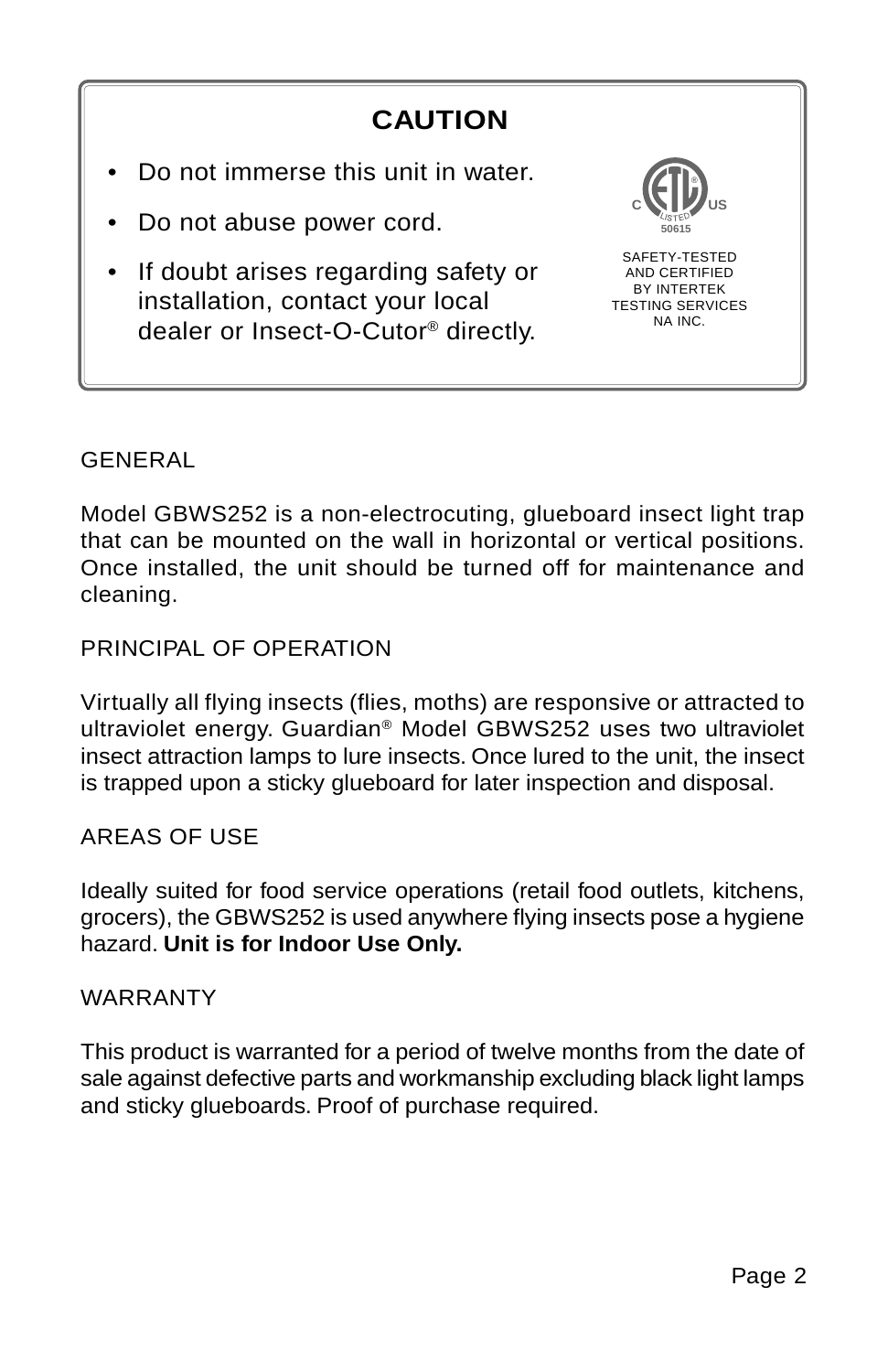## SELECTING AN INSTALLATION LOCATION

To obtain the most effectiveness from the Model GBWS252, it is important to install the unit in a correct position. When and where possible, the unit should be set 90° from a large window or active doorway. Avoid installing the unit too high; recommended height from the floor is 6 to 7 feet. Avoid setting the unit where air currents could blow insects away from the unit.

Install the unit so that its light emission is not obstructed. If an insect cannot see the unit, then it will not be fully effective.

The unit should not be installed immediately above or beside open food and preparation areas. The intention of the unit is to lure insects away from such areas.

**Warning:** To avoid prolonged exposure to ultraviolet light, the unit should be placed 4 to 8 feet away from any personnel workstation.

#### INSTALLATION

- Please thoroughly read these installation instructions before proceeding.
- Before installing, ensure that all packing materials have been removed from the unit.

The unit is supplied with mounting hardware, drywall anchors and screws for affixing the unit to the wall. The unit is equipped with a three-prong, grounded electrical plug and 6 ft. cord.

- This fixture must be grounded.
- This fixture must be securely installed before electricity is connected.
- If installation of Model GBWS252 is made in the vertical position, the power cord must be at the bottom of the unit.